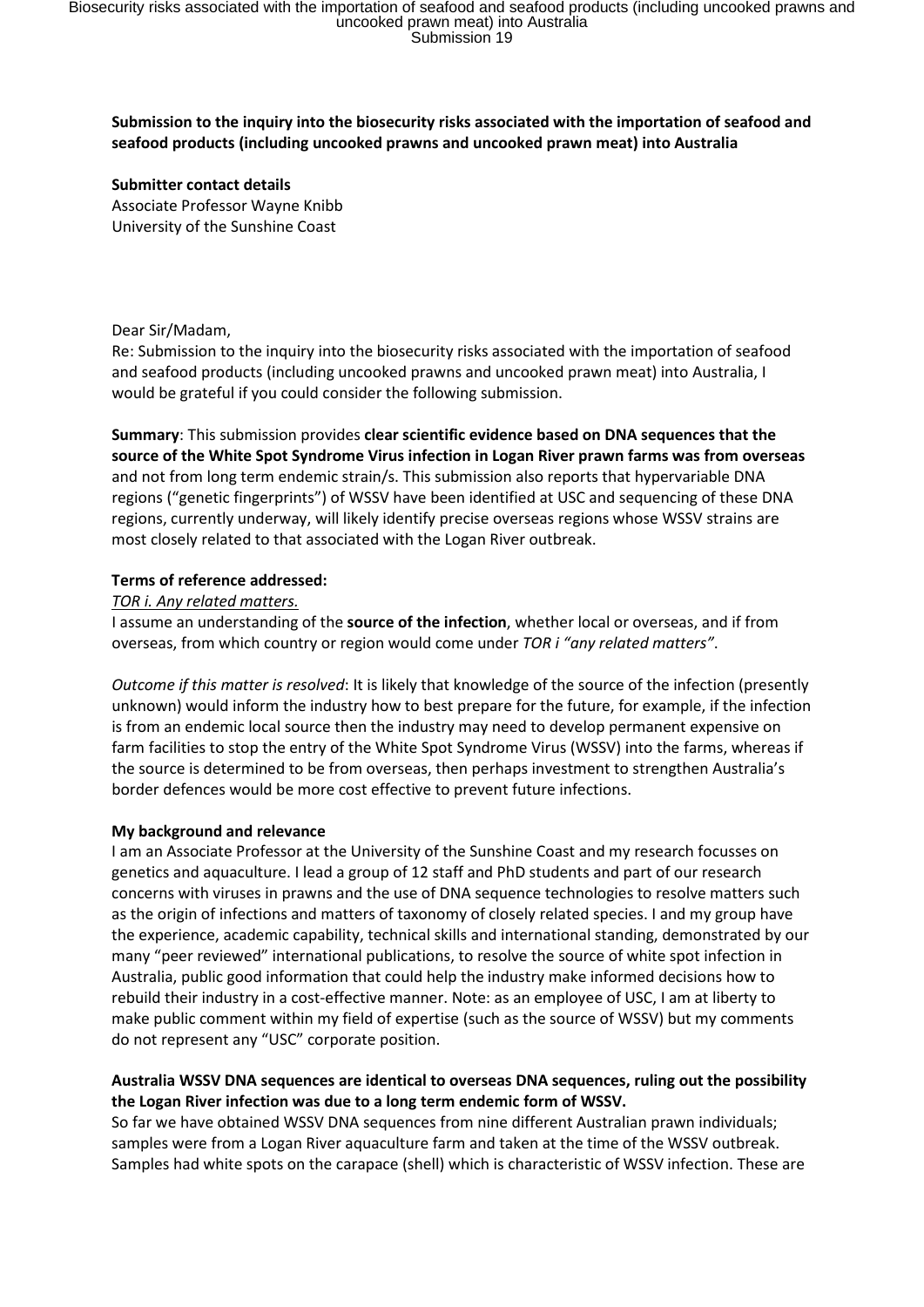the first Australian WSSV DNA sequences ever reported and released to the public. The sequences from the Logan farm are all 100% identical to each other. *For most of the different regions of the genome tested*, the Australian sequences have a 100% match to some overseas samples, and a very high homology with *all* overseas samples. If the Australian WSSV in the Logan River originated from an endemic species (something that had been present in Australia for many "generations") we would expect to see DNA nucleotide mismatches between the Australian DNA sequences and the overseas sequences throughout the genome because DNA sequences change/mutate over time, and separated populations diverge. Such mismatches were not observed for most DNA sequences and *most regions* of the genome; any mismatches in most genome regions were very minor. In scientific language, we would reject the hypothesis that the Logan River WSSV outbreak came from a long term endemic resident, rather, by far the best hypothesis that fits the data is that the Logan River WSSV is a very recent arrival from overseas.

#### **Are we able to find the precise overseas origin/region source of infection?**

*Justification and outcome:* While we have resolved by normal standards of scientific enquiry that the source was from overseas, there may be value in determining a more precise regional source of the infection, knowledge that may help us to understand how the WSSV entered into Australia; this new knowledge may assist in the prevention of future infections.

*Preparation:* To resolve this matter, first we collaborated with Dr Alexie Papanicolaou of the Hawkesbury Institute for the Environment, Western Sydney University to find very special regions in the WSSV genome that were hypervariable (i.e. regions of high mutability that make excellent "DNA fingerprints"). Our testing and DNA sequencing has shown we now have found a number of hypervariable and highly mutable DNA regions, and thus we now have the tools to identify the precise source of the infection.

*Sampling at USC*: We collected DNA samples from overseas animals (including those from current overseas WSSV outbreaks) and from imported processed prawns (frozen spring rolls etc.) currently available (as of May 2017) in Australian shops (the retail items usually state country of origin but we cannot guarantee the provenance of the retail samples). In addition to the recently collected DNA samples, we hold in our archives thousands of prawn samples from Australia and around the world from many countries which are available for testing.

*Results*: High quality DNA sequences from conserved and hypervariable "fingerprint" regions were obtained from overseas DNA samples and the local Australian retail samples. For some overseas countries, we did not yet find any matches with the Logan River samples (neither with our own overseas samples nor with DNA sequences published by other scientists for those countries). Similarly, some retail DNA sequences did not match the Logan River samples. Conversely, we have found nearly exact matches for all six hypervariable regions of the genome so far assessed with just one overseas region. Notwithstanding further testing of overseas samples which will be ongoing, we believe we now have a match (analogous to matching bullets from the same gun), and our research will shift focus to discovery of the exact pathway of entry (we need to find the "gun"); accordingly our research will now focus on testing Australian retail samples from the "region of interest".

#### **Where can other scientists view our DNA sequence data?**

All our DNA sequences are being lodged with an international DNA sequence database called "GenBank" and as they are processed by GenBank, they will become available to the public. Some GenBank references numbers are MF287678, MF161441, MF161442, MF161443, MF1614410, MF161440 and MF348242. Scientific papers are also in preparation to be sent for international peer review and publication.